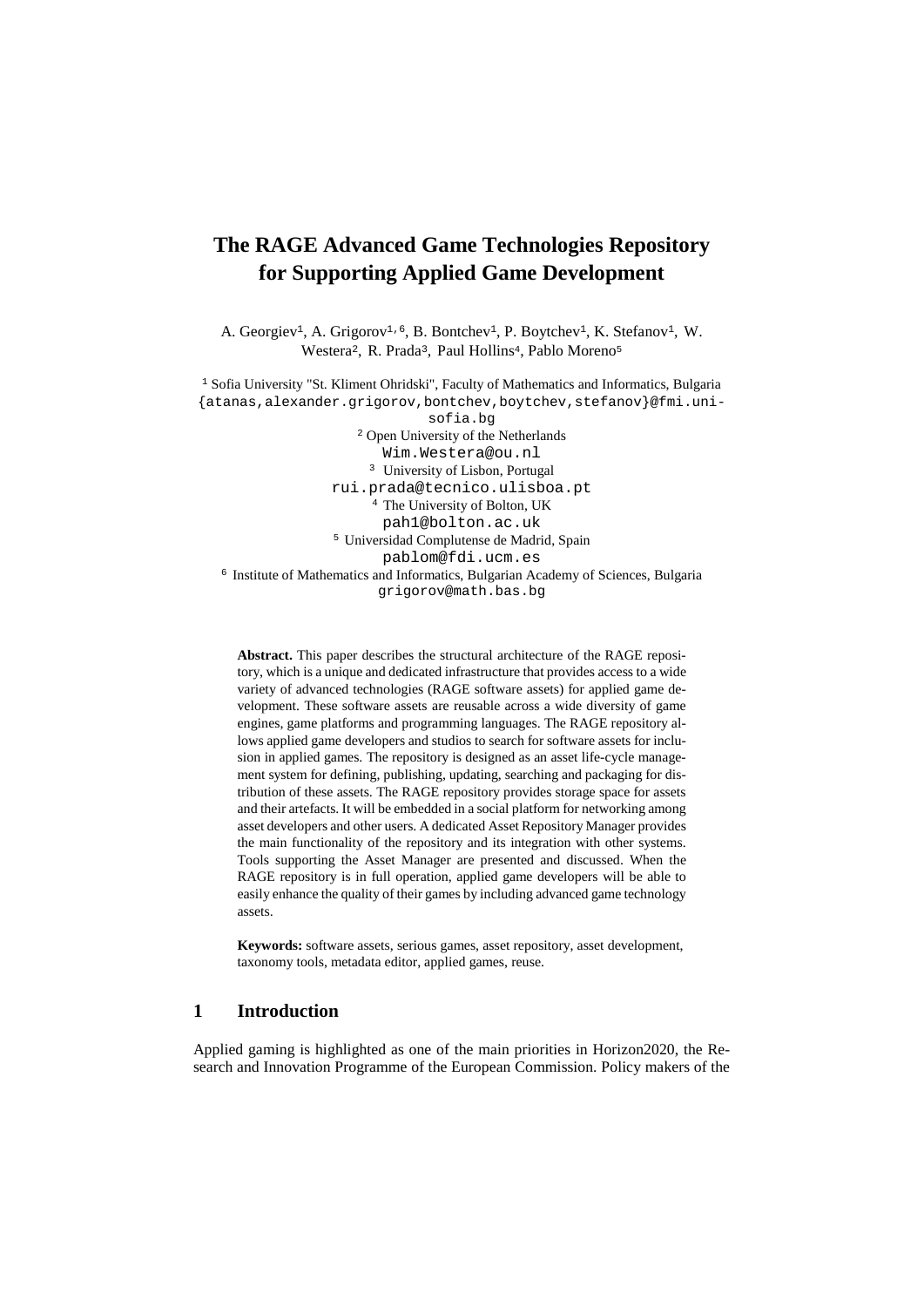European Commission envision a flourishing applied games industry that helps to address a variety of societal challenges in education, health, social cohesion and citizenship, and equally one that stimulates the creation of jobs in the creative industry sector.

Although applied or serious games have been successfully employed in education and training settings across a wide and varied range of application domains, seizing the full potential of applied games has been challenging. In contrast, the leisure games industry is an established industry dominated by large international hardware vendors (e.g. Sony, Microsoft and Nintendo) and large publishers and retailers. Conversely, the applied game industry is fragmented across a large number of small independent businesses with limited interconnectedness and knowledge exchange [1, 2].

The RAGE project [3] aims to stimulate the applied game industry by making available a set of advanced reusable game technology components (software assets) that game studios can easily integrate in their game development projects. Applied game studios would benefit from using state-of-the-art technologies, while incorporating complex pedagogic technical functionality would become easier and quicker, and the cost of development would be reduced. The software assets cover a variety of functionalities including game analytics, emotion recognition, assessment, personalised learning, game balancing and player-centric adaptation, procedural animation, language technologies, interactive storytelling, and social gamification.

While the main research goal of the RAGE project is to support the applied game industry by making available a large set of reusable, advanced software components (applied gaming assets), this paper focuses on the design of the repository infrastructure that supports the processes of development, reuse and sharing of applied gaming assets. This paper presents the asset repository architecture and the associated asset development methodology. We first present the related work efforts, then discuss our approach (research method), describe the software asset concept, provide details of the design and implementation of the back-end repository system architecture and corresponding front-end tools, and we conclude with a brief description of first experiments with the infrastructure, analysis and identification of further development and research efforts.

#### **2 Related work**

Asset-based software development relies on reusing well documented and cohesive software artefacts and, therefore, it is inconceivable without a platform for storing and accessing assets. An asset repository as a software tool is defined by Ackerman and colleagues [4] for storing and retrieving reusable assets and managing asset access control for asset producers and consumers, according to the phases of the asset life cycle. They introduce the IBM Rational Asset Manager (RAS) repository, which handles tasks and activities of software asset producer, consumer and subscriber roles, while offering reduced production costs and improved software quality. In order to facilitate crossproject reuse of assets, the Rational Asset Manager model provides monitoring of asset categorization and usage together with multi-platform compliance management.

Another example for a RAS-based asset repository is the Atego Asset Library [5], which is a scalable Web-based repository for reusable software engineering artefacts. It is based on OMG RAS and integrates Unified Modelling Language (UML) and Systems Modelling Language (SysML) in order to facilitate asset reuse at design time.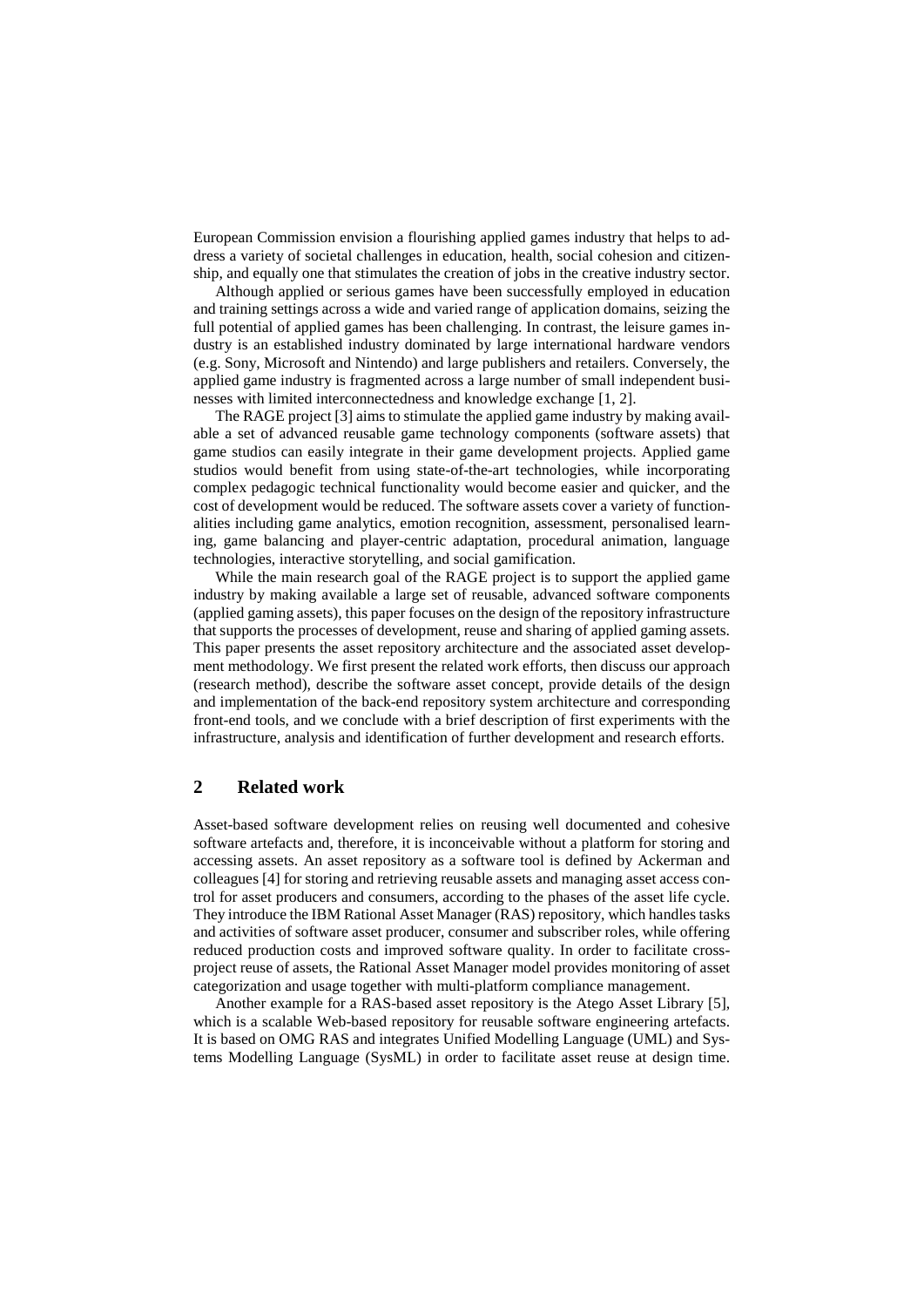Currently, the tool is supported as PTC Integrity Asset Library<sup>[1](#page-2-0)</sup> and, besides the publishing, finding and reuse of assets, provides services as interest registry and notification, automatic file interrogation, traceable links and reuse metric dashboard.

Extensions of the OMG RAS have been proposed for designing open source Webbased asset repositories providing advanced classification, search and utilization of reusable software assets of various types. The OpenCom asset repository was created as a supporting tool of Shanghai Component Library [6] based on an extension of OMG RAS profile aiming at collaborative creation of knowledge by web users. The Lavoi free source asset repository [7] was developed based on an extension of the component profile of OMG RAS broadening the categories about classification, solution, usage and related assets.

Within the computer games domain, the *asset* concept is often reserved for media files to be incorporated in a game. For example, the Intel® XDK HTML5 Cross-platform Development Tool [8] offers an asset manager for game development in conjunction with several game platforms. Here assets are often considered audio-visual game objects to be included in a project. In RAGE the focus is on software assets, reusable components adding specific (pedagogic) functionality for applied game development.

A similar attempt related to using a digital repository of metadata resources for education, combined with a portal for the respective community of practices build around the repository, is described in [9]. Other approaches to endowing digital libraries with adaptability capabilities in order to scaffold and enhance end user experience are presented in [10]. Similar attempts inside GALA Network of Excellence are the SoA framework for SGs [25] and the repository for exchange of game resources [26].

#### **3 RAGE Software Assets**

A RAGE asset as a self-contained software component related to computer games, intended to be reused and or repurposed across different game platforms. Its formal definition is compliant with the asset definition of the W3C ADMS Working Group [11], which refers to abstract entities that reflect some "intellectual content independent" of their physical embodiments". In principle, not all assets are required to include software, however this paper focusses on software assets.

The RAGE asset is designed to contain advanced game technology (software), as well as value-adding services and attributes that facilitate their use, e.g. instructions, tutorials, examples and best practices, instructional design guidelines, connectors to major game development platforms, test plans, test scripts, design documents, data capacity, and content authoring tools/widgets for game content creation.

<span id="page-2-0"></span> <sup>1</sup> http://www.ptc.com/model-based-systems-engineering/integrity-modeler/asset-library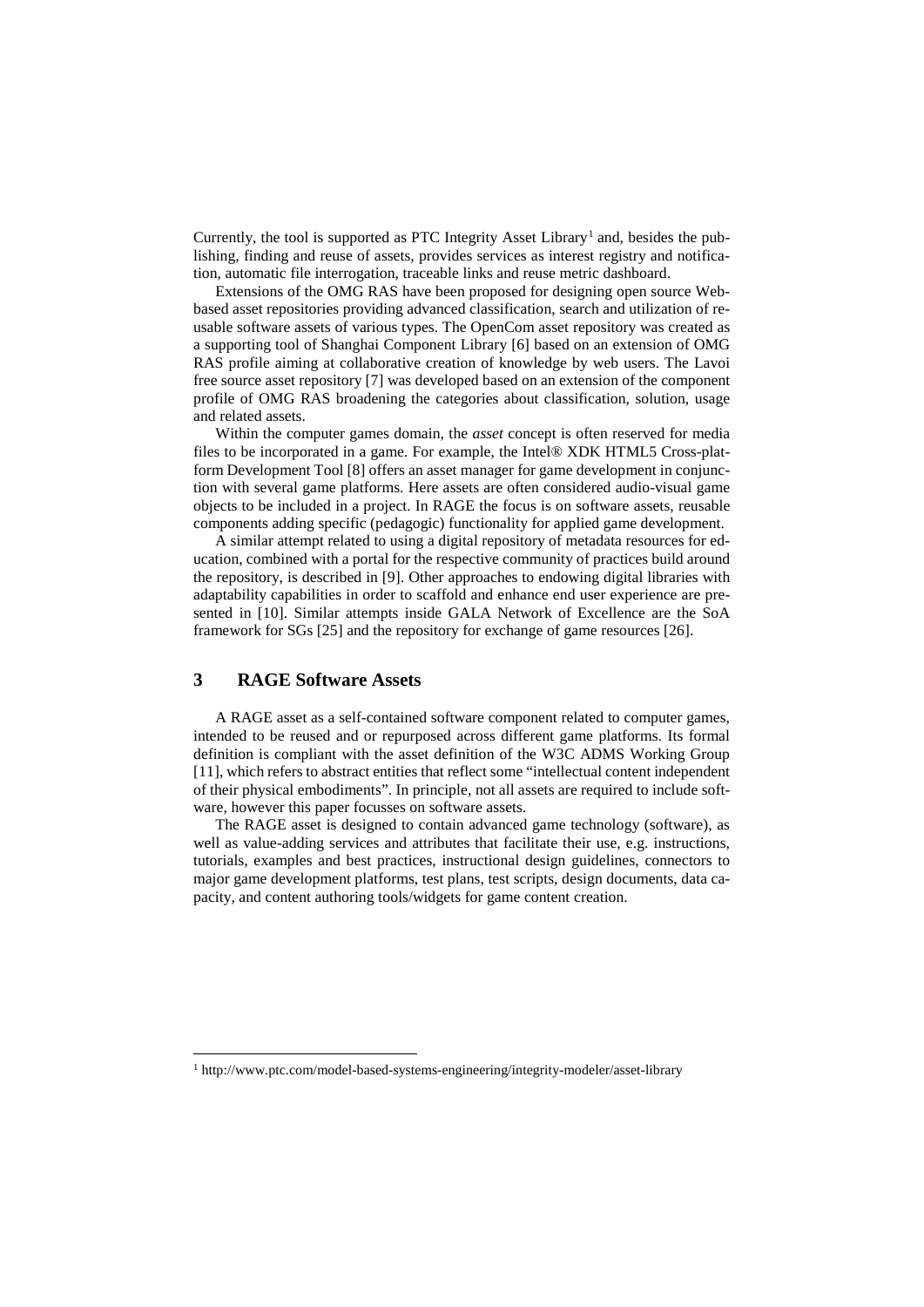

**Figure 1.** Conceptual layout of a RAGE Asset

Figure 1 presents the general layout of a RAGE asset. Its software architecture is component-based and has been described and validated in [12]. It addresses both the internal workings of an asset and the level of interaction of assets with the outside world, including the mutual communications between assets. The RAGE architecture avoids dependencies on external software frameworks and minimises code that may hinder integration with game engines. It relies on a limited set of standard software patterns and well-established coding practices. Each RAGE asset contains metadata, which describe its content and functionality. RAGE metadata model in the domain of applied gaming was designed for defining the asset's metadata and for enabling the proper implementation of the RAGE Asset repository system architecture [13].

## **4 Our approach**

The research methodology for this study is based on the Rapid Application Development model [14]. We performed an extensive needs assessment study [15], including asset developers, educators and game producers. We have identified the services to be supported through the repository and other related tools and, in parallel, designed the RAGE metadata model to fit the specified domain of reusable gaming components (RAGE software assets). It was clear that we could not reuse any existing solution, but needed to design and implement our own software repository, targeting the identified needs and characteristics of the applied game domain.

In the next stage we provided the initial design of the RAGE asset as a software component, and the architecture of the RAGE software repository, aimed at supporting the development, storage, sharing and reuse of assets. In the next stage we provided details on the technical implementation of the software repository. We performed several interactions between these two stages until we reached a stable and more or less complete solution. In the last stage we analysed the first use case scenarios of the repository through several client tools, arranged first evaluations of the repository, and collected ideas for its improvement in the next cycle.

We will present the results of each stage in the next sections.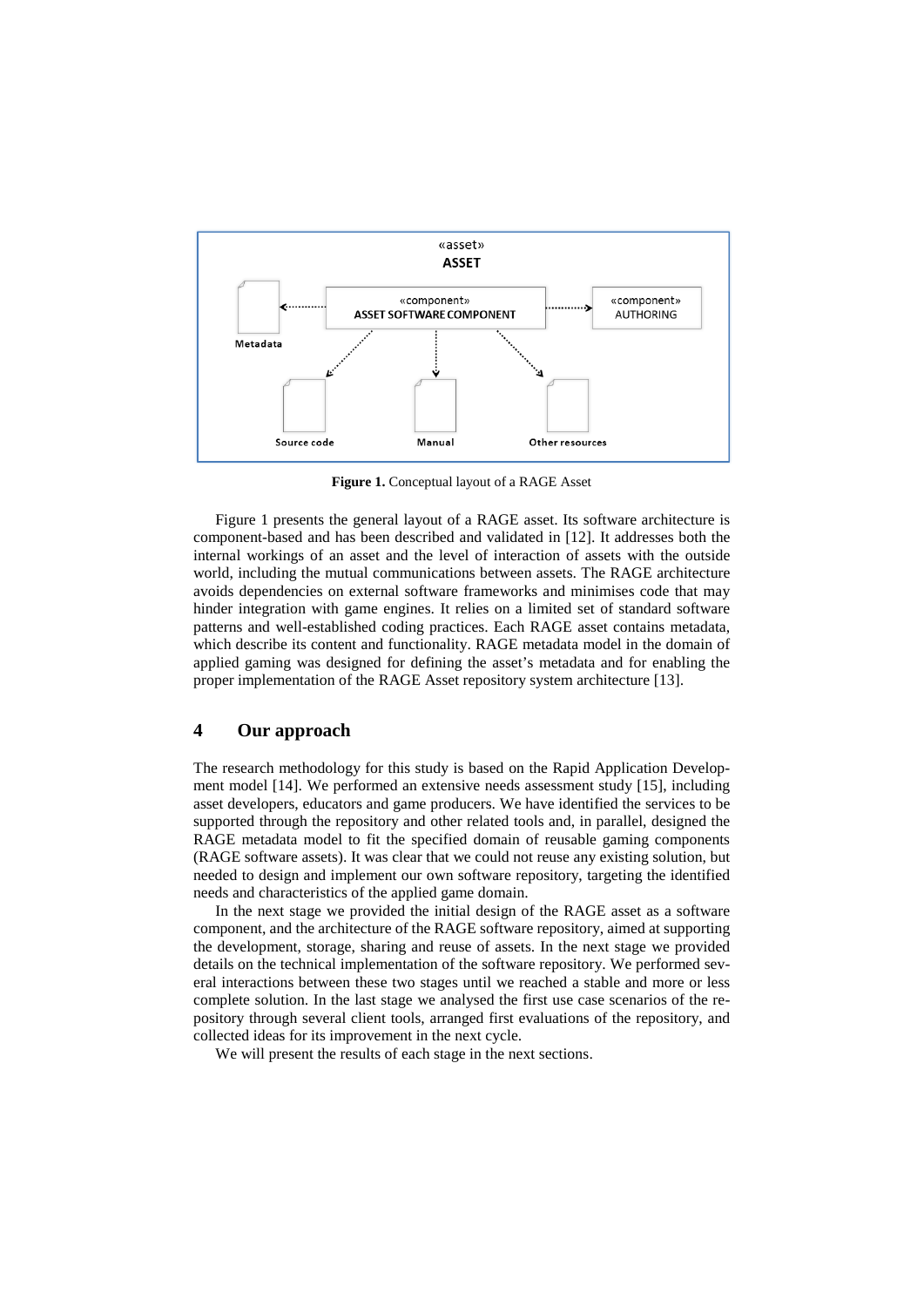## **5 The Asset repository system architecture**

Metadata is a key part of the information infrastructure necessary to help create order and provide a solid foundation for providing various information services such as descriptions, classifications, organizations, store, search, creation, modification and aggregation of information [16]. Rather than merely a software archive, the asset repository is viewed as a system for managing the lifecycle of an asset. In the repository the asset's artefacts are collected and conceptually tied together by defining the metadata. In addition, the repository allows for publication, updating, packaging for distribution and quality assurance, while accommodating different end-user tools.

The RAGE asset software repository is at the core of the asset development infrastructure. It is used to store and manage access to: (1) reusable game assets, (2) artefacts (resources within game assets), (3) metadata for game assets and artefacts, and (4) relationships between assets – dependencies, related assets, etc.

The Asset software repository leverages the discovery, development reuse and repurpose of game assets and artefacts. It will help both game asset developers and consumers in all the activities relating to the game asset lifecycle.

The main functions of the RAGE Asset software repository are as follows:

- Searching, finding and browsing assets/artefacts
- Creating, updating, publishing, deleting and downloading assets/artefacts
- Versioning support, source code import from GitHub and integration with IDEs
- Harvesting of external repositories for game assets and metadata using the Open Archives Initiative - Protocol for Metadata Harvesting (OAI-PMH)
- Reviewing and rating assets/artefacts

In order to implement these functions, we designed the asset repository infrastructure in three tiers (Figure 2): client, service and data store tiers.



**Figure 2.** Asset Repository Architecture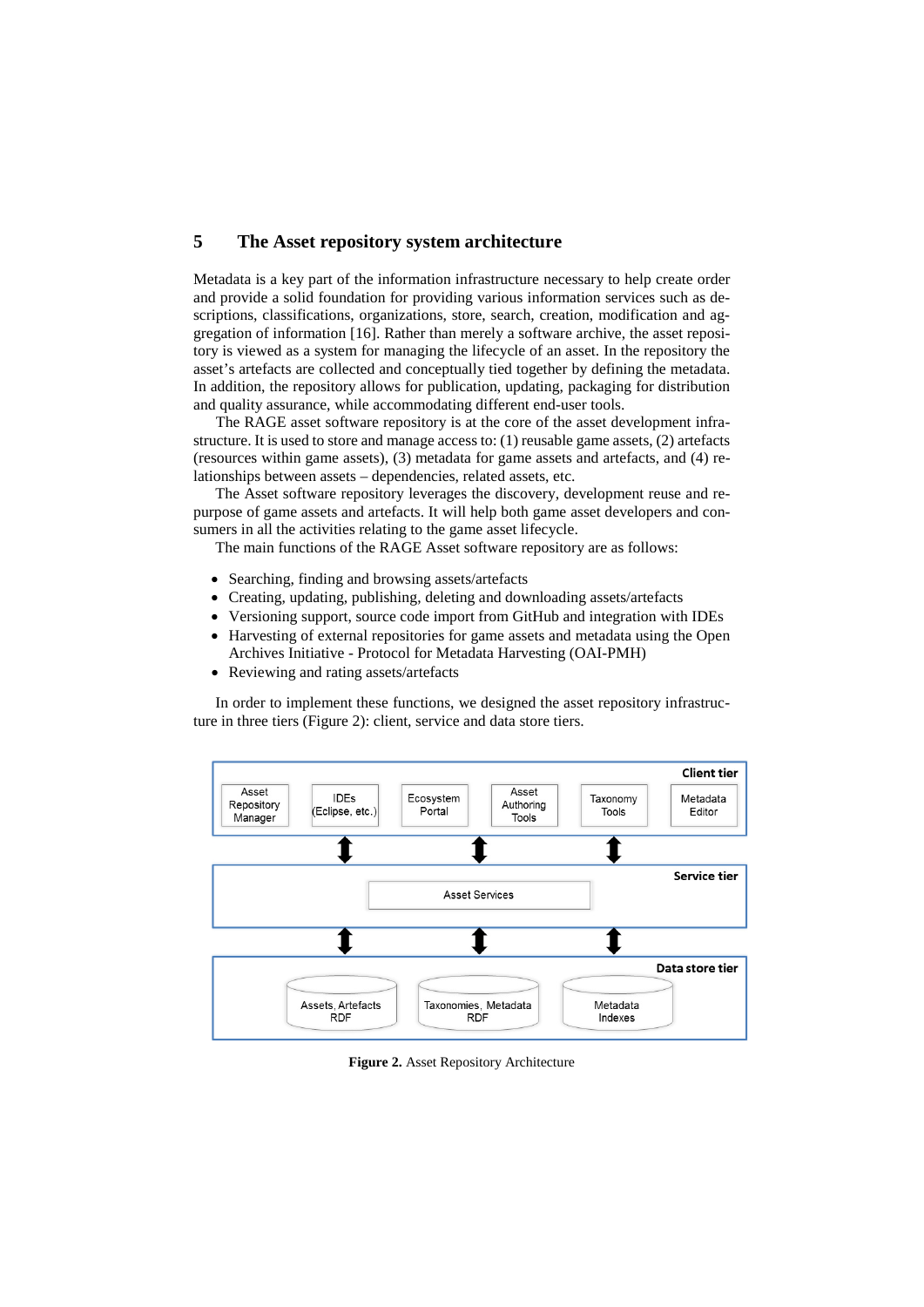## **6 Implementation of the asset repository system architecture**

The main result from the second stage – Acting, is the implementation of the Asset repository. Fedora [17] is used for storing assets, metadata and artefacts; Sesame [18] for managing RDF data and supporting classification and entities; and Solr [19] for indexing and searching the repository. The data store tier consists of these three components and is used to store game assets, artefacts, metadata, taxonomies and indexes:

- **Fedora** stores the game assets, artefacts and metadata using RDF as primary data format. When the repository is updated by creating, modifying or deleting resources, it generates specific events so that the Fedora indexer copies RDF from the repository to an external triple store to keep it synchronized with the repository. Fedora is flexible, well established and it ensures scalability and durability (the complete repository can be rebuilt at any time).
- **Sesame** is an architecture for the efficient storage and expressive querying of large quantities of metadata in RDF and RDF Schema. This includes creating, parsing, storing, inferencing and querying over such data. Sesame RDF triple store contains metadata from Fedora and classification taxonomies/vocabularies.
- **Solr** is an open source platform optimized for searching. Its major features are full-text search, sophisticated faceted search, almost real-time indexing, dynamic clustering of data, etc. It is used for creating full text indexes on the RAGE metadata fields, as well as for realizing full text search and faceted search.

The service tier is used for access and preservation of the assets and artefacts. For the implementation of this tier, we developed the following services that provide access to the underlying data store tier:

- **Fedora Services**. Fedora provides a general RESTful HTTP API for accessing repository resources through HTTP methods. It supports OAI-PMH [20] requests on content and metadata in the repository.
- **Sesame Services**. Sesame offers a RESTful HTTP interface supporting the SPARQL Protocol for RDF. It is a superset of the SPARQL and supports communication for Update operations and the Graph Store HTTP Protocol [21].
- **Solr Services**. Apache Solr exposes Lucene's Java API as REST-like API's which can be called over HTTP. The RESTful endpoints allow CRUD style operations to be performed on the repository resources.

In addition, for the service tier to provide access to the client tier, we developed **Asset Services** for composition and execution of workflows over RAGE Game Assets.

The client tier includes web-based applications, plug-ins for integrated development environments (IDEs), and software components from the RAGE ecosystem that uses the services supported by Asset Repository Infrastructure. It includes:

- **The Asset Repository Manager**  we developed a web-based application embodying main functionalities for lifecycle management of assets and artefacts.
- **IDE plug-ins** we developed rich clients consuming services from the Asset Repository service tier, which thus allows developers to manage assets from within their integrated development environment (IDE).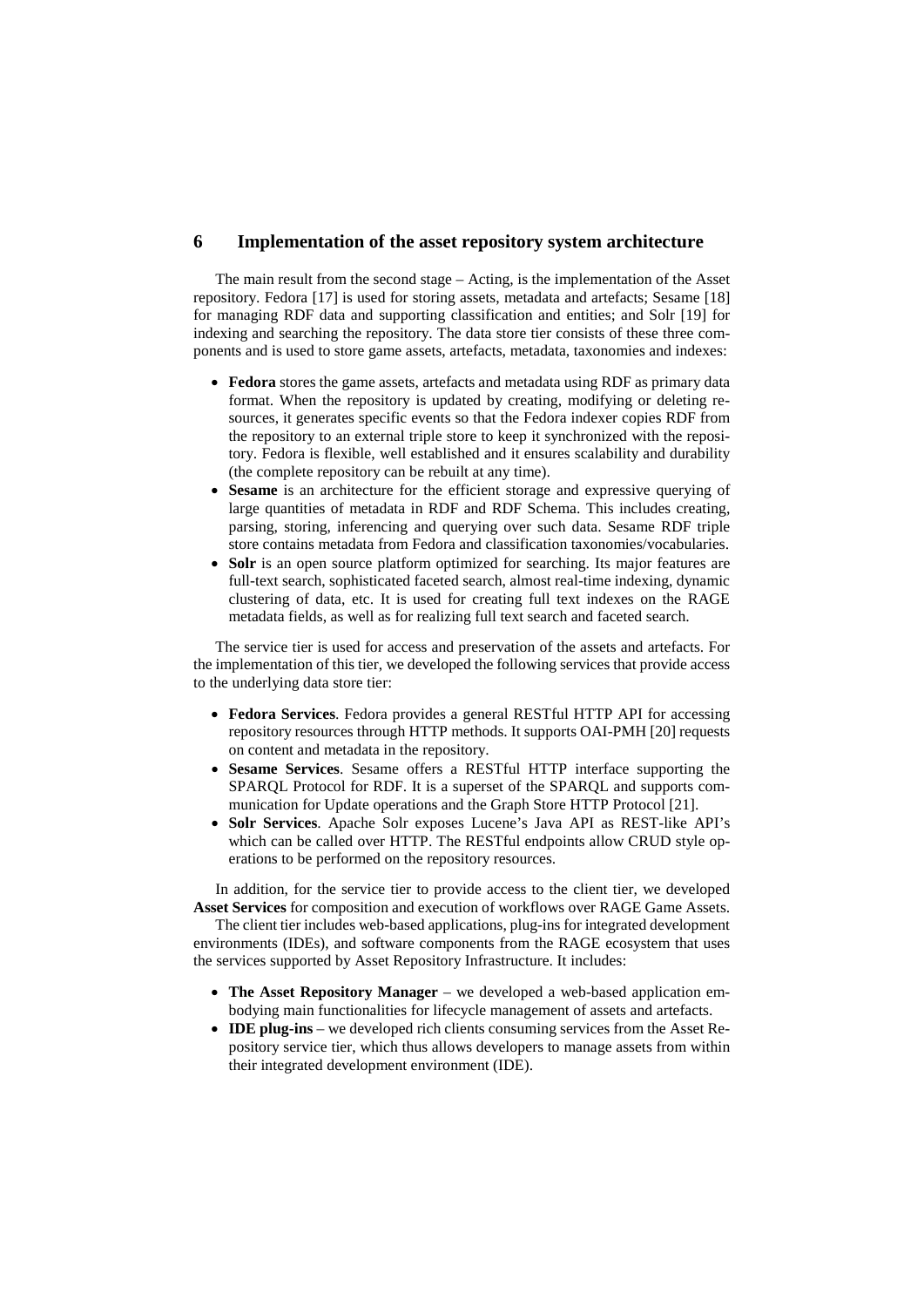• **Other software components from the RAGE ecosystem**, such as the Ecosystem Portal (EP), which harvests assets and metadata through an OAI-PMH service provider from Asset Repository Service tier.

The Asset Repository services constitute an open interface for creating, modifying, deleting, and searching RAGE assets. They are realised on top of REST APIs, JSON, JSON-LD [22] and RDF, using Software as a Service (SaaS) model in the cloud. Based on the functionality exposed by these services, they can be grouped as:

- **Asset Access Services** defining an open interface for accessing assets within the RAGE Asset Repository allow for retrieving asset packages and metadata, and to search and browse for assets using keywords and metadata fields. The search interface provides both full-text search and semantic search. Full-text search enables performing of natural language queries using keywords and phrases occurring in any of indexed asset's metadata elements. The semantic search is using SPARQL for querying on asset metadata and SKOS taxonomies data represented as RDF triples.
- **Asset Management Services** defining an open interface for administering assets, including creating, modifying, and deleting, provide an abstract level of the operations, thus hiding the complexities of the internal formats, protocols and procedures for storing an asset in the Asset Repository.
- **Taxonomy Services** defining an open interface for managing classification taxonomies and controlled vocabularies used in RAGE Asset Metadata Model [13] to classify and describe an asset in educational and gaming contexts. For representation and storing Asset Repository adopts SKOS standard [23].
- **Authentication and Authorization Services** provide access for organisational needs. These services are implemented on top of Fedora Authentication and Authorization framework [17].

#### **7 Usage scenarios**

In order to observe how the asset repository together with related client tools can support the asset developers and other users, and how effective and useful the services are, which it is offering, we have designed various usage scenarios. Also, asset developers and game developers have been involved for evaluating the functioning and usability of the repository. In this section we will present the scenarios, and in the next section will present the main conclusions based on the observations of real users.

To populate the repository with metadata we used four usage scenarios. The first scenario is publishing/updating a game asset through the web-based interface offered from the Asset Manager. The asset developer signs in, creates/selects an asset, enters/updates metadata and uploads artefacts or a packaged asset (see [Figure 3\)](#page-7-0).

The second scenario is publishing/updating a game asset from GitHub. The asset developer again should sign in the Asset Manager, creates/selects an asset, provides the GitHub repository identifier and credentials (if required). The files (artefacts) and metadata from GitHub are automatically harvested and published in the RAGE Asset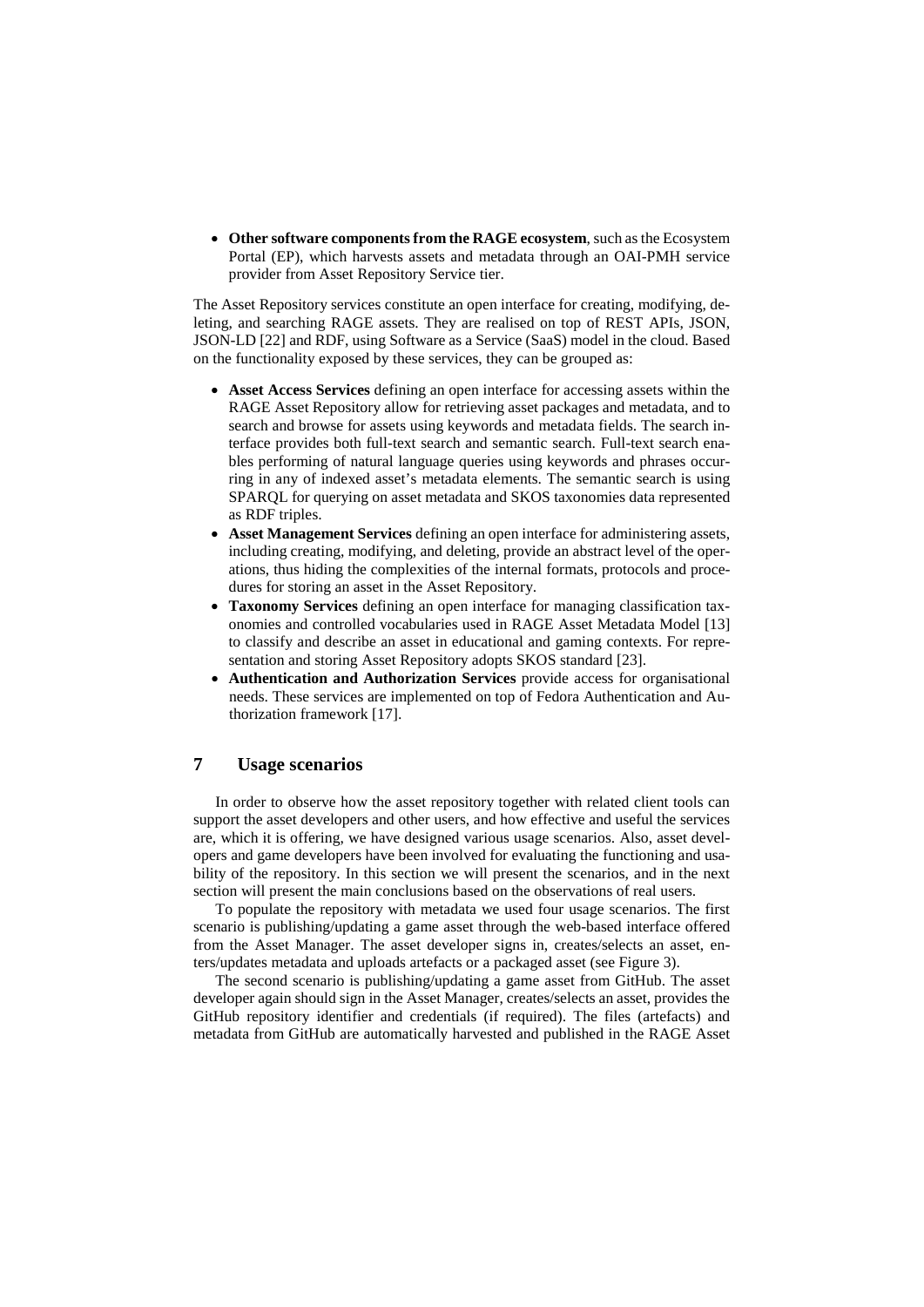

Repository (using the GitHub API [24]). The user should also supply the rest of the required metadata.

<span id="page-7-0"></span>**Figure 3.** Using the RAGE Asset and Artefact managers, the RAGE Metadata editor and the RAGE Taxonomy selector to populate the repository

In the third scenario, we tested publishing/updating a game asset from an IDE. For this scenario we developed an Eclipse IDE plugin. The asset developer opens the asset project in the Eclipse IDE; using the plugin the developer creates/updates the asset in RAGE Asset Repository within the IDE, providing credentials and needed metadata.

The fourth scenario: Asset consumers can search for a game asset using full text or advanced search, browse the repository, view assets metadata and download assets or artefacts for reuse.

At the moment, the repository is populated with the metadata of 12 currently developed Assets in RAGE project.

#### **8 Scenario evaluation**

An evaluation of the usage scenarios was carried out by involving a group of 9 end users, viz. asset developers from the RAGE project. Preliminary findings of this user panel support the relevance of the repository system. Comments about the first version of the repository and related client tools can be summarized as follows:

- Users can easily work with basic services such as searching, downloading or uploading assets to the repository.
- Users need more specific instructions how to populate the repository with metadata.
- The metadata editor improved the process of populating the repository for users.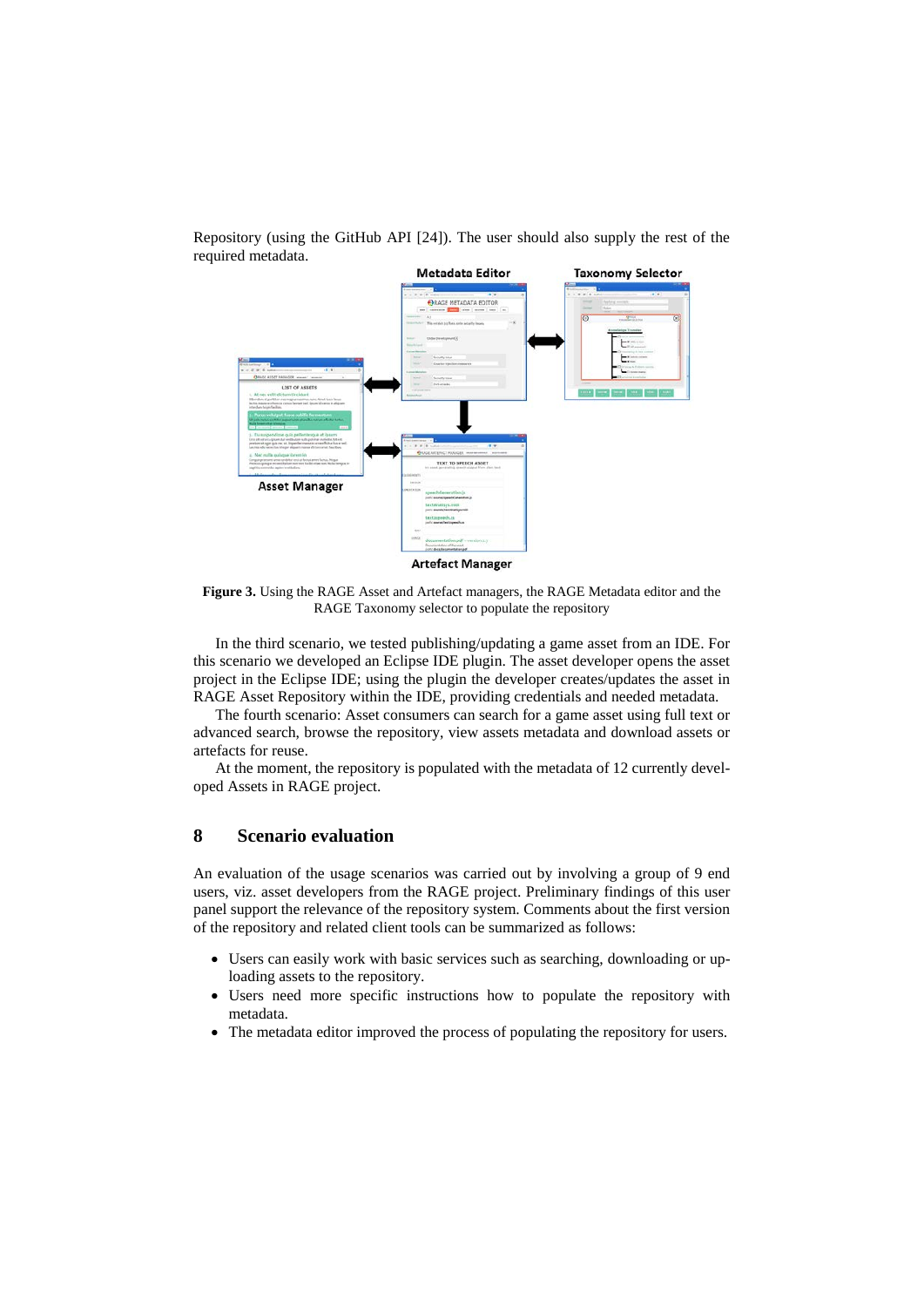- Users encounter problems to identify the source of the information related to some of the metadata fields, like keywords and others.
- There is a need to automate further the definition of metadata fields.

While the evaluation is preliminary and relatively informal, the initial acceptance is positive, and confirms the viability of this first step within the RAGE Project.

# **9 Conclusions and future work**

In this paper, we presented a unique software architecture supporting the lifecycle of reusable software components for applied gaming. The main innovation is related to the combination of RAGE Asset Model and RAGE Asset Metadata Model, backed up with server-side infrastructure (repository and services) and many end user tools. The software architecture plays a pivotal role within the RAGE Ecosystem, developed for the RAGE project and is considered of strategic importance for the domain of applied gaming.

The repository as the content core system of the RAGE Ecosystem allows for flexible design and development of RAGE game assets and future search, packaging and exchange. The current architecture guarantees both scalability and durability and the approach. It also provides a high level of flexibility across different taxonomies and standards.

Future work is planned on improving the architecture by providing support for Quality Assurance, asset development workflows, harvesting of assets from external systems and stores, social functions and for specific targeted support for the gaming community. A first provisional launch of the repository integrated in the RAGE social platform is expected in 2017.

**Acknowledgements.** This work has been partially funded by the EC H2020 project RAGE (Realising an Applied Gaming Eco-System); http://www.rageproject.eu/; Grant agreement No 644187.

#### **References**

- 1. García Sánchez, R., Baalsrud Hauge, J., Fiucci, G., Rudnianski, M., Oliveira, M., Kyvsgaard Hansen, P., Riedel, J., Brown, D., Padrón-Nápoles, C.L., Arambarri Basanez, J.: Business Modelling and Implementation Report 2, GALA Network of Excellence, www.galanoe.eu.
- 2. Stewart, J., Bleumers, L., Van Looy, J., Mariën, I., All, A., Schurmans, D., Willaert, K., De Grove, F., Jacobs, A., Misuraca, G.: The Potential of Digital Games for Empowerment and Social Inclusion of Groups at Risk of Social and Economic Exclusion. Joint Research Centre, European Commission, Brussels. http://ftp.jrc.es/EURdoc/JRC78777.pdf (2013)
- 3. RAGE: Project Web site (2015) [http://www.rageproject.eu](http://www.rageproject.eu/) .
- 4. Ackerman, L., Elder, P., Busch, C.V., Lopez-Mancisidor, A., Kimura, J., Balaji, N.A.: Strategic reuse with asset-based development, IBM RedBooks (2008) http://www.redbooks. ibm.com/redbooks/pdfs/sg247529.pdf
- 5. Kattau, S.: Atego launches RAS-based asset repository, SD Times Magazine, February 13, 2013, http://sdtimes.com/atego-launches-ras-based-asset-repository/#ixzz3wwMlvLJ8